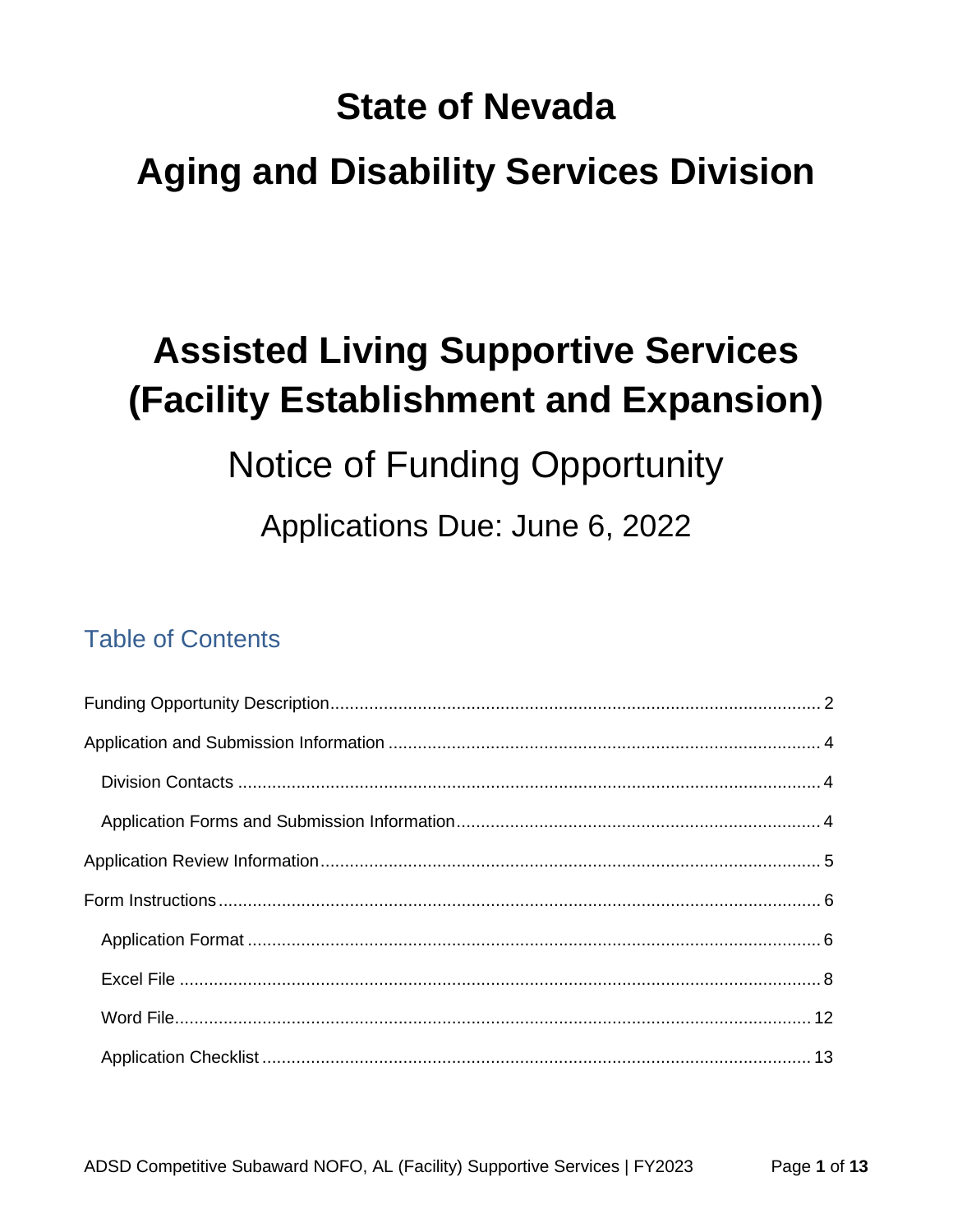## **State of Nevada Aging and Disability Services Division**

**Due Date for Applications:** June 6, 2022

**Funding Opportunity Title:** Assisted Living Supportive Services (Facility Establishment or Expansion) **Project and Budget Period:** July 1, 2022 – June 30, 2023

## <span id="page-1-0"></span>Funding Opportunity Description

## **Background**

The Aging and Disability Services Division (ADSD) is seeking partner organizations to provide assisted living supportive services in accordance to NRS 439.630(e) to individuals age 65 and older residing in Nevada, through the provision of state funding for the establishment or expansion of eligible Assisted Living Facilities. This Notice of Funding Opportunity (NOFO) establishes the requirements an applicant must meet to be considered for funding. Funding awarded through this NOFO must benefit individuals on or deemed eligible for ADSD's Home and Community-Based Waiver for the Frail Elderly (Medicaid Waiver).

## **Thoroughly read referenced NRS to determine eligibility and use of this funding.**

## Funding Description

Nevada Revised Statute [\(NRS\) 439.630\(e\)](https://www.leg.state.nv.us/nrs/NRS-439.html#NRS439Sec630) sets aside \$200,000 annually from the Fund for Healthy Nevada to award competitive grants to *establish or expand* assisted living facilities to provide services pursuant to the provisions of the home and community-based services waiver in [NRS 422.3962.](https://www.leg.state.nv.us/NRS/NRS-422.html#NRS422Sec3962) Applicants may apply for up to \$200,000. Funding awarded through this NOFO must benefit individuals on or deemed eligible for ADSD's Home and Community-Based Waiver for the Frail Elderly (Medicaid Waiver) for assisted living services and who are age 65 and older.

## Eligible Applicants

Non-profits, public agencies and for-profit businesses may apply if interested in providing services outlined in this NOFO. To be considered for funding, the assisted living facility must meet the regulations outlined in the [NRS 422.3962,](https://www.leg.state.nv.us/NRS/NRS-422.html#NRS422Sec3962) as well as the criteria for certification set forth in [NRS 319.147](https://www.leg.state.nv.us/NRS/NRS-319.html#NRS319Sec147) and subsection 7 of [NRS 449.0302.](https://www.leg.state.nv.us/NRS/NRS-449.html#NRS449Sec0302)

## Applicant Assistance

about their services and contact information is available at:<http://grant.nv.gov/>. The Nevada Grants Office is available to provide pre-award assistance to applicants including but not limited to application project management and application reviews. More information

## Subrecipient Responsibilities

These awards are competitive, and applications will be evaluated, in part, on the applicants' stated plan of action and their demonstrated capacity to effectively and expeditiously begin implementing their subaward activities within sixty days of their subaward project period. The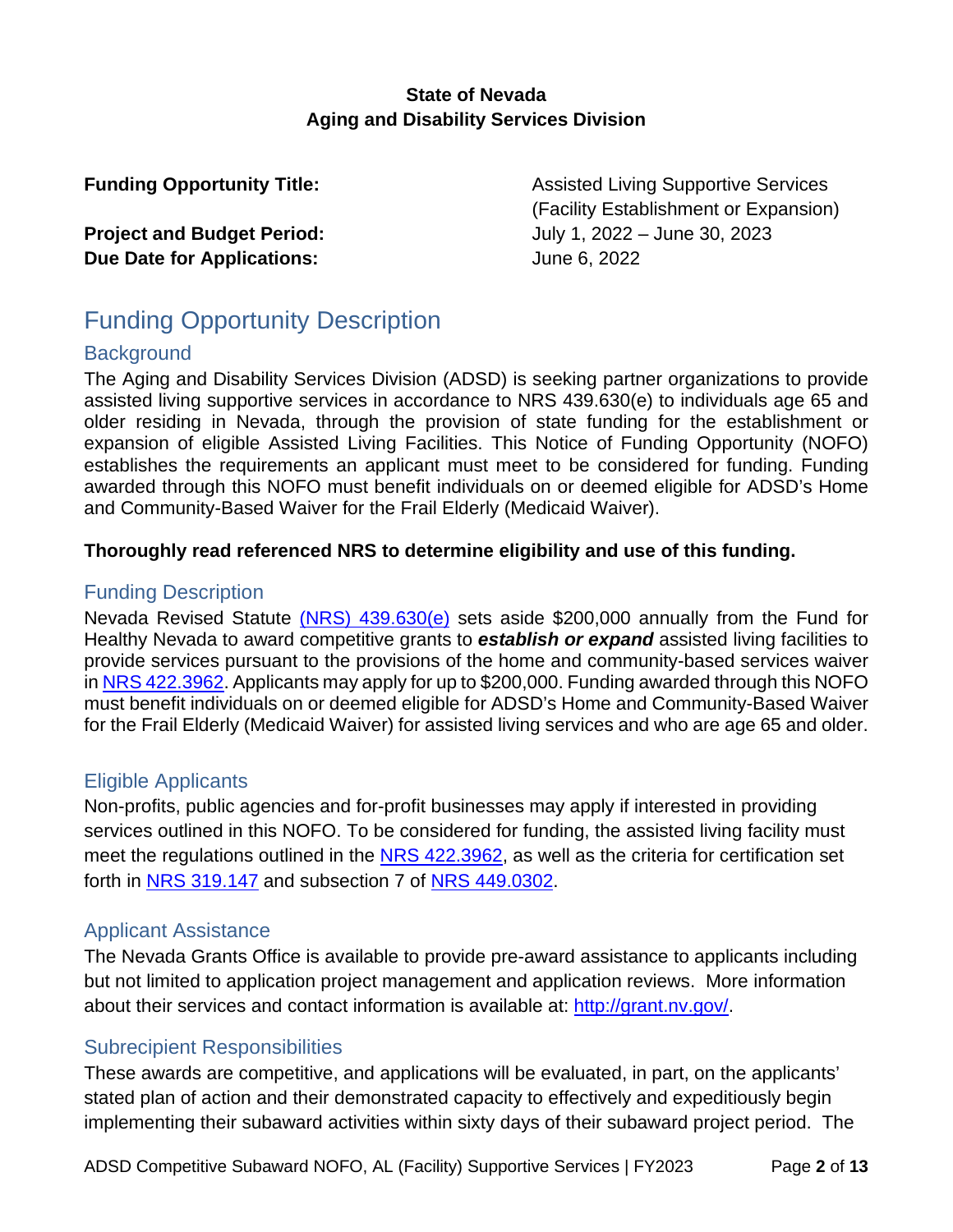subaward is an agreement between the applicant and the Aging and Disability Services Division (ADSD).

The subaward recipient agrees to the responsibilities outlined below:

- *ADSD General Service Specifications* provide program standards for all funded programs, unless noted as exempt in the Notice of Subaward (NOSA). The *Assisted Living Supportive Services* Service Specifications are currently under revision and will outline baseline standards for compliance related to the specified service. The chosen subrecipient may be asked to comment on the specifications before they become active. The Division has final authority over content of Service Specifications. [\(http://adsd.nv.gov/Programs/Grant/ServSpecs/Documents/\)](http://adsd.nv.gov/Programs/Grant/ServSpecs/Documents/)
- <u>[nts.pdf](http://adsd.nv.gov/uploadedFiles/agingnvgov/content/Programs/Grant/FiscalRequirements.pdf)</u>) • *Requirements and Procedures for Grant Programs (RPGPs)* are statements of ADSD policy that ensure fiscal compliance with statues, regulations, and/or rules. [\(http://adsd.nv.gov/uploadedFiles/agingnvgov/content/Programs/Grant/FiscalRequireme](http://adsd.nv.gov/uploadedFiles/agingnvgov/content/Programs/Grant/FiscalRequirements.pdf)
- *Reporting Schedule* includes monthly Requests for Reimbursement and Quarterly Progress Reports. Monthly or quarterly programmatic reporting requirements for Assisted Living Supportive Services will be determined based on the approved proposal and activities.

) [ngSchedule.pdf](http://adsd.nv.gov/uploadedFiles/adsdnvgov/content/Programs/Grant/Reporting/ReportingSchedule.pdf) [\(http://adsd.nv.gov/uploadedFiles/adsdnvgov/content/Programs/Grant/Reporting/Reporti](http://adsd.nv.gov/uploadedFiles/adsdnvgov/content/Programs/Grant/Reporting/ReportingSchedule.pdf)

- Programs awarded funding must provide any requested revisions to ADSD by June 20, 2022. A NOSA cannot be issued without requested revisions.
- The application and NOSA must be signed by the head of the agency. ADSD must have a letter on file authorizing the signer if it is not the head of the non-profit board, forprofit agency, or public entity, depending on the type of organization.
- The Request for Reimbursement (RFR) form must be submitted in accordance with the Reporting Schedule, including all required backup documentation.
- All subrecipients must be registered with the State of Nevada and must have a vendor number. Vendor Registration Forms are available at [http://controller.nv.gov.](http://controller.nv.gov/)
- If a subrecipient address changes, the subrecipient must submit a Vendor Information Update and/or Additional Remittance Form to the State's Controller's office. ADSD must be notified of address changes to avoid any delay in receiving funds.

ADSD staff agrees to the responsibilities outlined below:

- ADSD will provide reporting instructions to all subrecipients.
- All subrecipients will be assigned a Grants and Projects Specialist (GPS) who is available to aid with aspects of subaward management, service-specific technical assistance, and program development. Fiscal Auditors are available to address questions regarding fiscal matters.
- The assigned GPS will contact subrecipients regarding requested revisions before a Notice of Subaward (NOSA) can be issued.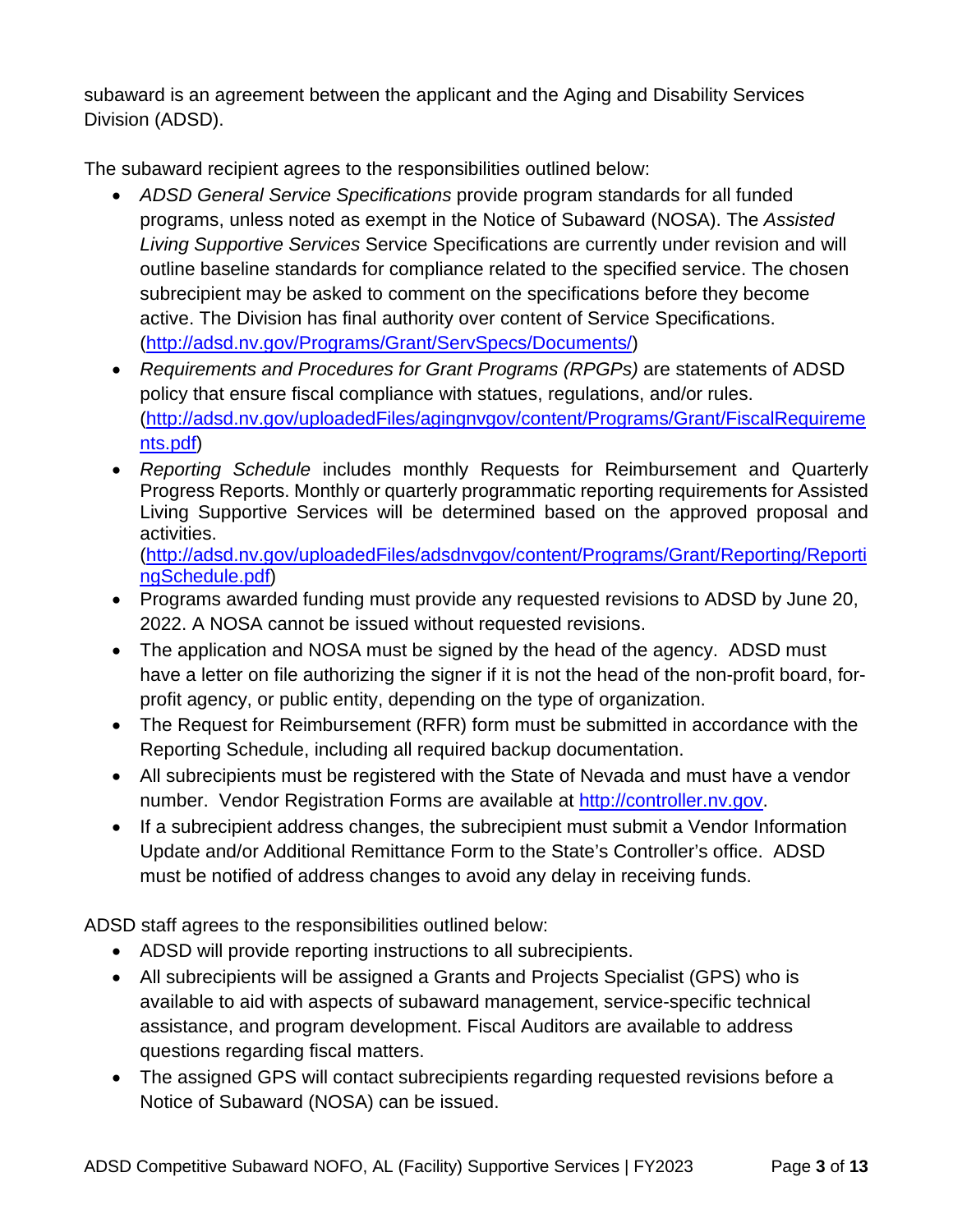- NOSAs will be distributed to funded programs in late June, or as soon as possible pending receipt of requested revisions.
	- o The Request for Reimbursement file will be distributed with the NOSA. Reimbursement requests may be submitted monthly or quarterly.
- As applicable to the funded proposal, subrecipients will be assessed to evaluate fiscal accountability, progress towards achieving program goals, objectives, projected outcomes, client satisfaction, targeting and adherence to all regulations, statues, and/or rules. Programmatic and fiscal monitoring will be scheduled in accordance with Department of Health and Human Services (DHHS) policies.

## Matching Funds

Matching funds are required at 15% of the ADSD-requested amount. Match may be cash or inkind and must be reflected and thoroughly described on the Budget Summary tab of the Excel application file.

## <span id="page-3-0"></span>Application and Submission Information

## <span id="page-3-1"></span>Division Contacts

General program/service questions and technical assistance on the required forms, beyond instructions provided in this document, can be directed to the Grant Manager:

Katrina Fowler Social Services Manager, Grants Management KLF[owler@adsd.nv.go](mailto:kfowler@adsd.nv.gov)v and[/or](mailto:ADSDGrants@adsd.nv.gov)  ADSDGrants@adsd.nv.gov

Questions and answers that are helpful for all applicants will be posted with this NOFO online at [http://adsd.nv.gov/Programs/Grant/Notices\\_of\\_Funding\\_Opportunities/](http://adsd.nv.gov/Programs/Grant/Notices_of_Funding_Opportunities/) as received, through May 31,2022.

## <span id="page-3-2"></span>Application Forms and Submission Information

Three (3) files are to be used when completing the subaward application. The submitted PDF application must have all elements of these files included:

- 1. MS Excel File: ADSD Subaward Application ALSS FY23 Part 1
- 2. MS Word File: ADSD Subaward Application ALSS FY23 Part 2
- 3. PDF File: DHHS Subrecipient Questionnaire
	- a. [http://adsd.nv.gov/uploadedFiles/adsdnvgov/content/Programs/Grant/Application](http://adsd.nv.gov/uploadedFiles/adsdnvgov/content/Programs/Grant/Applications/SubrecipientQuestionnaire.pdf) [s/SubrecipientQuestionnaire.pdf](http://adsd.nv.gov/uploadedFiles/adsdnvgov/content/Programs/Grant/Applications/SubrecipientQuestionnaire.pdf)
- $\triangleright$  Additionally, applicants must submit attachments as request within the [Application](#page-12-0) [Checklist.](#page-12-0) Attachments are categorized by "mandatory," "optional" or "if applicable."

**Deadline:** Monday, June 6, 2022 (by 11:59 pm, PST)

**Submission:** Applications must be emailed to

ADSDGrants[@adsd.nv.gov](mailto:kfowler@adsd.nv.gov) AND KLFowler@adsd.nv.gov. ADSD Competitive Subaward NOFO, AL (Facility) Supportive Services | FY2023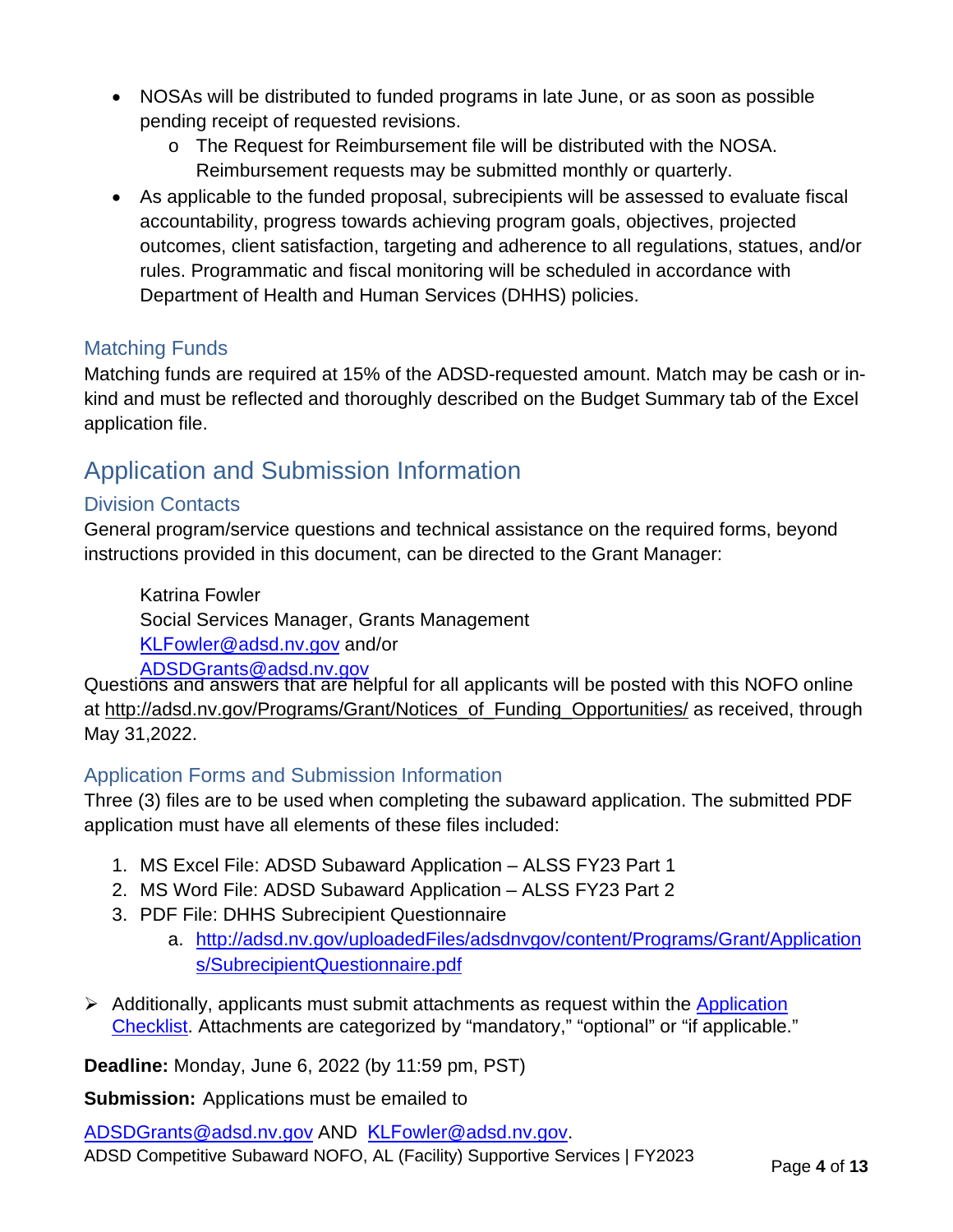## <span id="page-4-0"></span>Application Review Information

## Application Screening

- Each application will undergo an initial review for completeness and adherence to instructions. Applications that do not meet all requirements will not be accepted for funding consideration. Applicants with rejected applications will receive written notification in June 2022.
- Rejected applicants may appeal this decision, in writing, to the ADSD Administrator in Carson City. The request for review must be received within five working days from the notification of non-acceptance.
- The Administrator, or designee, will notify the applicant of the Administrator's decision, in writing, within ten working days of receiving the applicant's appeal.
- The Administrator's decision is final. There will be no additional appeal process.

## Review and Selection Process

After application screening, the Grants and Project Specialists and independent reviewers will review all applications for each service and make initial funding recommendations based on scoring criteria in the following section.

Funding decisions will be made by the Administrator based on application scores and funding availability. Reporting and compliance history of previous or current subrecipients will also be considered. ADSD may negotiate with or seek additional information from applicants before decisions are made.

The Administrator's decision is final.

## Scoring Criteria

Competitive applications will be scored according to the following matrix (35-point total):

- 1. Service area and service delivery to target populations (10 point maximum).
	- Items are not defined/described and are unrelated to the proposed service Score 0 points
	- Items are all poorly or partially defined/described and/or mostly unrelated to the proposed service – Score between 1 and 4 points
	- Items are mostly defined/described, with some areas lacking, and/or partially unrelated to the proposed service – Score between 5 and 6 points
	- Items are satisfactorily defined/described and mostly related to the proposed service Score between 7 and 9 points
	- Items are thoroughly defined/described and undoubtedly related to the proposed service – Score 10 points
- 2. Applicant's capacity to provide the service, its experience and existing or proposed partnerships. (10 point maximum).
	- No experience and lack of capacity and partnerships Score 0 points
	- Some experience, but lack of capacity and/or partnerships (or vice versa) Score between 1 and 5 points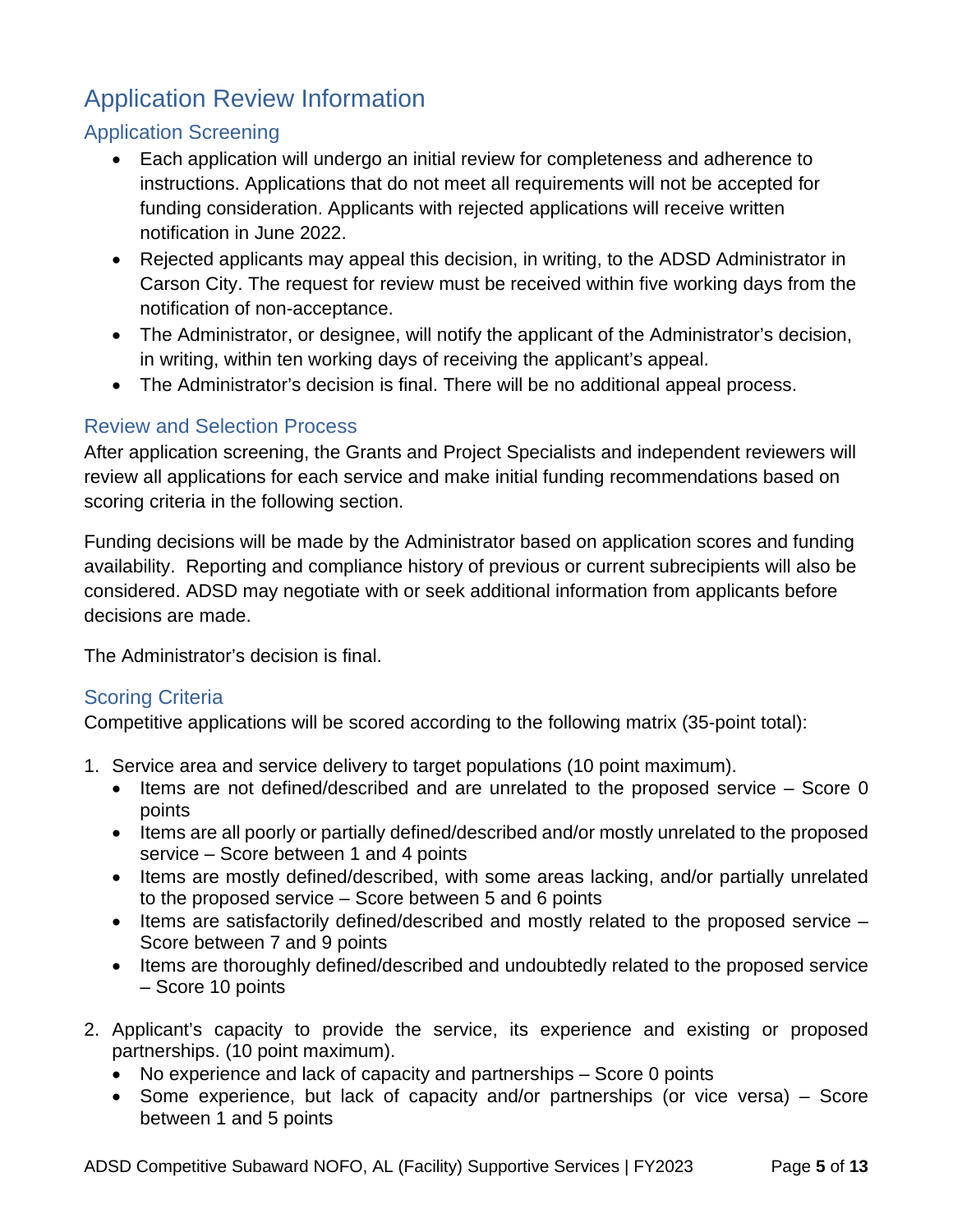- Good experience, but lack of capacity and/or partnerships (or vice versa) Score between 6 and 9 points
- Exceptional experience, capacity and existing partnerships, with plans to seek new partnerships – Score 10 points
- 3. Other funding, sustainability goals, and reasonableness of cost per client, levels of service and budgeted program expenses (10 point maximum).
	- No other funding or sustainability goals; unreasonable cost per client, levels of service and program expenses – Score 0 points
	- Limited other funding and/or sustainability goals; slightly unreasonable cost per client, levels of service and program expenses with poor expense justification – Score between 1 and 4 points
	- Satisfactory other funding and/or sustainability goals; slightly unreasonable cost per client, levels of service and program expenses with poor expense justification (or vice versa) – Score between 5 and 6 points
	- Satisfactory other funding and/or sustainability goals; mostly reasonable cost per client, levels of service and program expenses and justification – Score between 7 and 9 points
	- Abundant other funding and/or sustainability goals; all costs are reasonable and justified – Score 10 points
- 4. Adherence to application instructions and accurate completion of forms (5 point maximum).
	- Instructions not followed and forms not complete Score 0 points
	- Some instructions followed and some forms not complete Score between 1 and 2
	- Most instructions followed and forms are complete Score between 3 and 4
	- All instructions followed and forms are complete Score 5 points

## Anticipated Announcement Award Date

Subaward decisions will be announced via email in mid-June. Requested application revisions must be received and approved by ADSD no later than June 20, 2022.

Notices of Subawards will be distributed in late June, or as ADSD receives requested subrecipient revisions, as applicable.

## Subrecipient Training

ADSD will make training available to all subrecipients prior to the beginning of the fiscal year. This training will include the Request for Reimbursement process and other reporting requirements.

## <span id="page-5-0"></span>Form Instructions

## <span id="page-5-1"></span>Application Format

The application MUST conform to the following requirements to be considered for funding:

- Applications must be computer-generated.
- The application must be concise and no more than 32 pages (excluding attachments). Do not include cover sheets, cover letters, unsolicited attachments or application instruction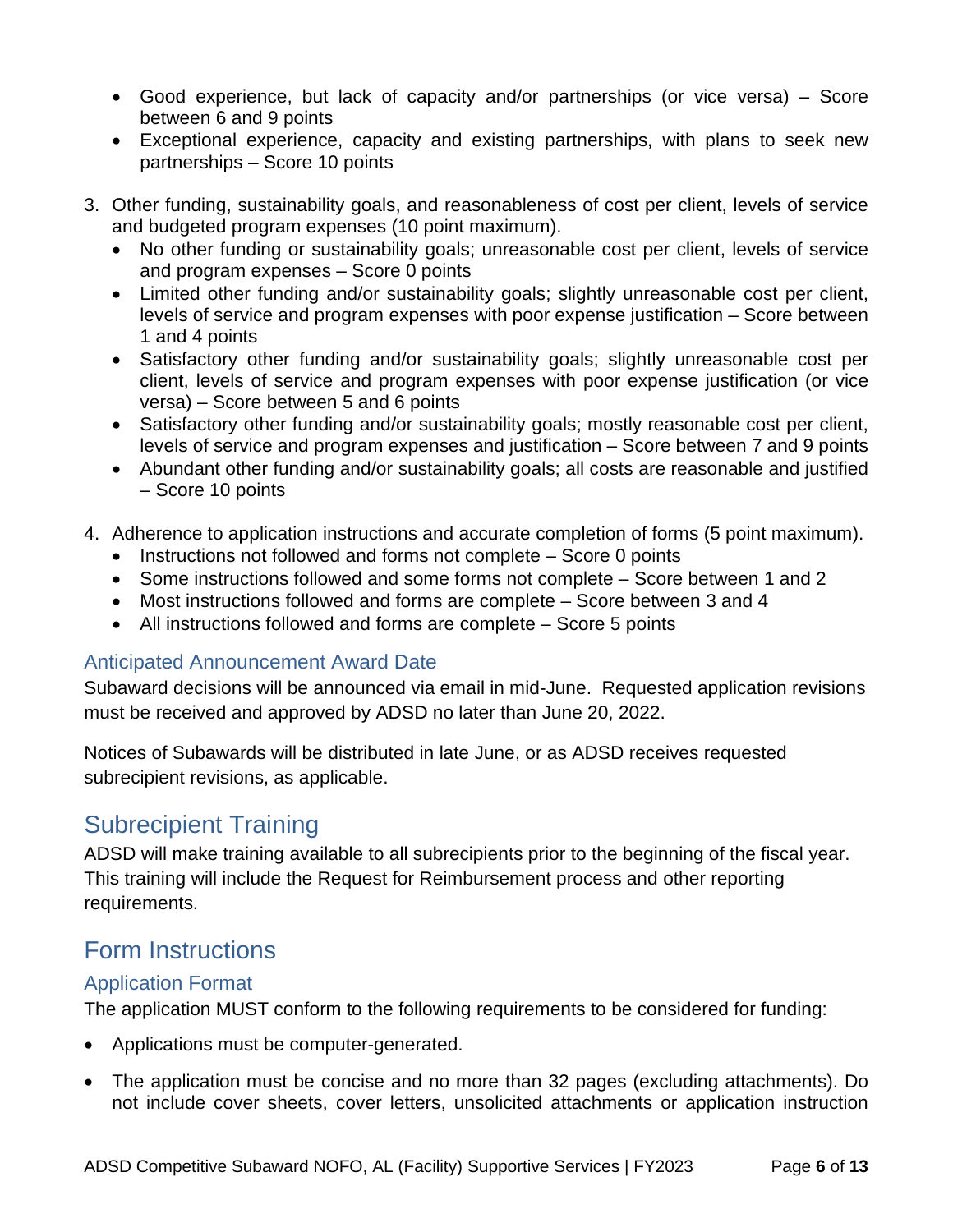pages, as they will be included in the page limit. Specific page limits are listed next to page names below. **If no page limit is listed, the document is one (1) page.**

- Applications are expected to be free of spelling and grammatical errors.
- Use black, 12-point Arial font in the application's Word file. In the Excel file, use the pre-set font settings.
- The application must be submitted on Division forms. The application must be the ADSD Competitive Subaward Application - Assisted Living (Facility) Supportive Services, State Fiscal Year 2022 version (as shown in the application's footer).
- Submitted applications must be on white,  $8 \frac{1}{2} \times 11$  size paper, assembled according to the instructions on the [Application Checklist](#page-12-0) and saved as a PDF document. Applicants who are not able to submit one file may follow the instructions on the [Application Checklist](#page-12-0) to submit the application in sections.

## Form Instructions

The *Excel* file contains the following forms, in order:

- Applicant Information
- Budget Narrative, 10-page limit
	- o Additional pages are allowed with ADSD approval in order to fully describe the program budget.
- Budget Summary

To access each form in Excel, click on the corresponding tab at the bottom of the page/ workbook as shown here:

If you do not see the tabs at the bottom of the page, maximize the screen by clicking the button on the right side of the screen, as shown here:

**PLEASE NOTE:** Do not utilize multiple copies of the Excel file to create your application; there are formulas that carry from page-to-page. For best results, complete each tab of the workbook in order. Additionally, do not paste information from past applications, as it might cause problems with the formulas. This will ensure that invalid error messages are not shown on the application and linked boxes will have a value.



The *Word* file contains the following forms, in order:

- Project Narrative, 10-page limit
- Organizational Standards and Applicant Questionnaire, 4-page limit

The *Subrecipient Questionnaire* (PDF file) is pre-set at 6 pages. Provide an answer to each question.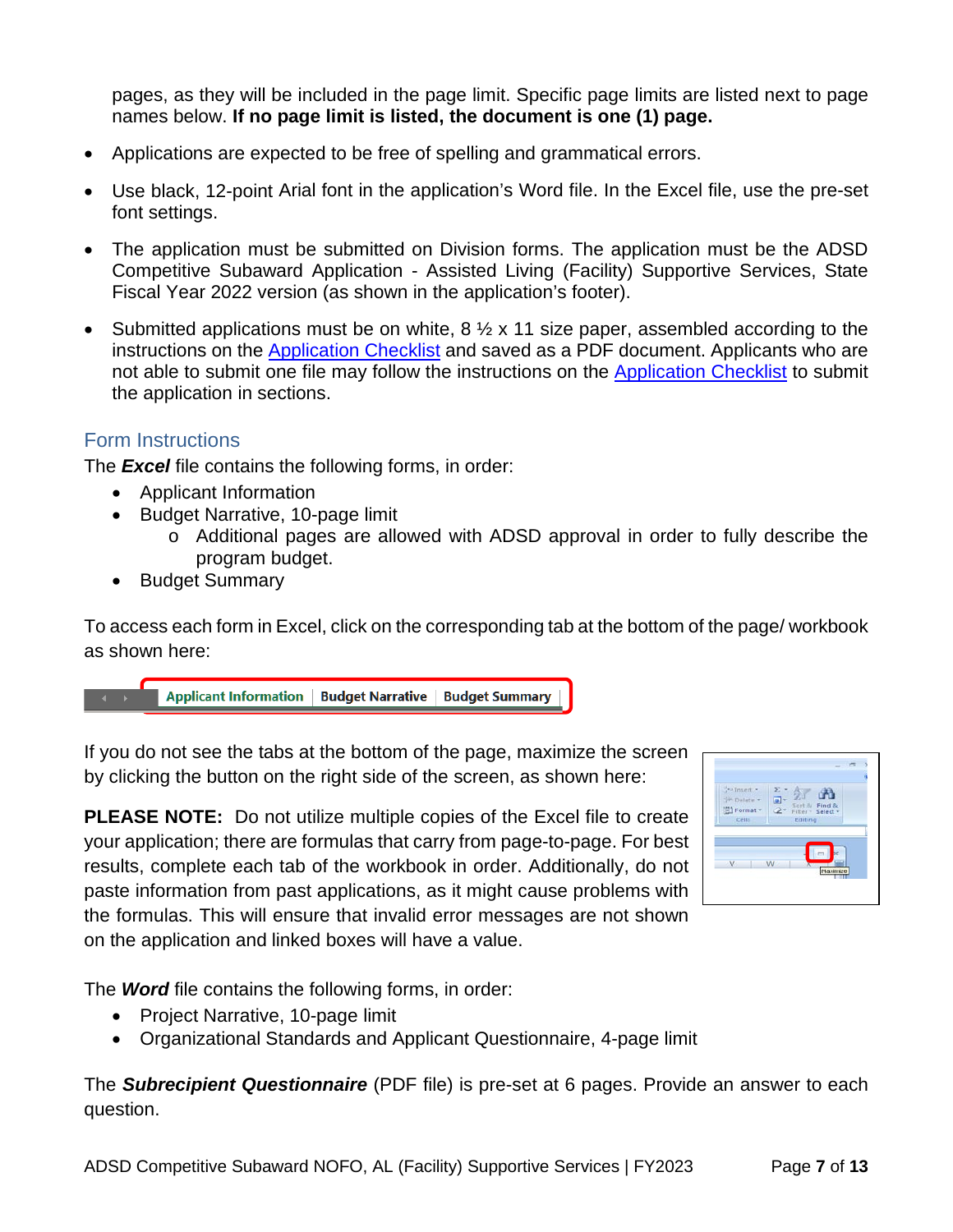## <span id="page-7-0"></span>**Excel File Instructions**

## APPLICANT INFORMATION

| $\vert$ Box # $\vert$ | <b>Instructions</b>                                                                                                                                                                                                                                                                                                                                                                                                                                                                                                                                                                                                                                    |
|-----------------------|--------------------------------------------------------------------------------------------------------------------------------------------------------------------------------------------------------------------------------------------------------------------------------------------------------------------------------------------------------------------------------------------------------------------------------------------------------------------------------------------------------------------------------------------------------------------------------------------------------------------------------------------------------|
| $\mathbf{1}$          | Check the box next to the type of application. If the application is for a subaward that is                                                                                                                                                                                                                                                                                                                                                                                                                                                                                                                                                            |
|                       | currently funded by ADSD, enter the award number, which can be found on the NOSA as                                                                                                                                                                                                                                                                                                                                                                                                                                                                                                                                                                    |
|                       | the Agency Ref # in the top right corner.                                                                                                                                                                                                                                                                                                                                                                                                                                                                                                                                                                                                              |
| $\overline{2}$        | No action required. The amount requested will auto-fill from the Budget Narrative.                                                                                                                                                                                                                                                                                                                                                                                                                                                                                                                                                                     |
| $\overline{3}$        | Select the agency's organization type.                                                                                                                                                                                                                                                                                                                                                                                                                                                                                                                                                                                                                 |
| $\overline{4}$        | Enter Subrecipient and Program information, as requested on the form. Complete both<br>sections. Subrecipients are entities that are responsible for the funds awarded.<br>Additional information on Subrecipients (grantees) is in RPGPs. Programs are entities<br>that provide service delivery under the subaward. The subrecipient contact and program<br>director must not be the same person for accountability purposes. For non-profit<br>organizations, the Subrecipient contact must be the President of the Board of<br>Directors, even if another person has been delegated as an authorized signatory.                                    |
|                       | Enter the agency's State Vendor number, if one exists, and the address associated with<br>the number if it is different than the Subrecipient address.                                                                                                                                                                                                                                                                                                                                                                                                                                                                                                 |
|                       | Enter the agency's Employer Identification Number (EIN) or Federal Tax Identification<br>Number.                                                                                                                                                                                                                                                                                                                                                                                                                                                                                                                                                       |
|                       | Enter the agency's Data Universal Numbering System (DUNS) Number. All DUNS<br>numbers are 9 digits. To request, look-up or make changes to a DUNS number, go to<br>http://fedgov.dnb.com/webform.                                                                                                                                                                                                                                                                                                                                                                                                                                                      |
| $\sqrt{5}$            | No action required. The Source of Funding has been selected.                                                                                                                                                                                                                                                                                                                                                                                                                                                                                                                                                                                           |
| $\overline{6}$        | No action required. The Type of Service has been selected.                                                                                                                                                                                                                                                                                                                                                                                                                                                                                                                                                                                             |
| $\overline{7}$        | List the program's service area(s) for the proposed service. You may list specific cities<br>and/or towns, or describe a larger area (e.g., 15-mile radius around Winnemucca;<br>Statewide except for Clark County; etc.). If you list a county, and not specific cities<br>and/or towns, the program will be expected to serve the entire county. This also applies<br>to subawards that enter "statewide" in this section without exclusions listed.                                                                                                                                                                                                 |
| 8                     | No action required. The Type of Subaward has been selected.                                                                                                                                                                                                                                                                                                                                                                                                                                                                                                                                                                                            |
| $\overline{9}$        | List the populations that the agency will target for the proposed service. You may list more                                                                                                                                                                                                                                                                                                                                                                                                                                                                                                                                                           |
|                       | than one population-type per line, if needed.                                                                                                                                                                                                                                                                                                                                                                                                                                                                                                                                                                                                          |
| 10                    | Read the statement. Enter the name and title of the agency's authorized representative.<br>Once the authorized representative has reviewed the completed application package,<br>he/she will sign and date the Applicant Information form. By signing the forms, the<br>representative is stating that he/she has approval from the Subrecipient to sign the forms<br>and verified accuracy of the information within the entire application. ADSD must have on<br>file an official letter authorizing the signer if that person is not the head of the nonprofit<br>board, for-profit agency or public entity, depending on the type of organization. |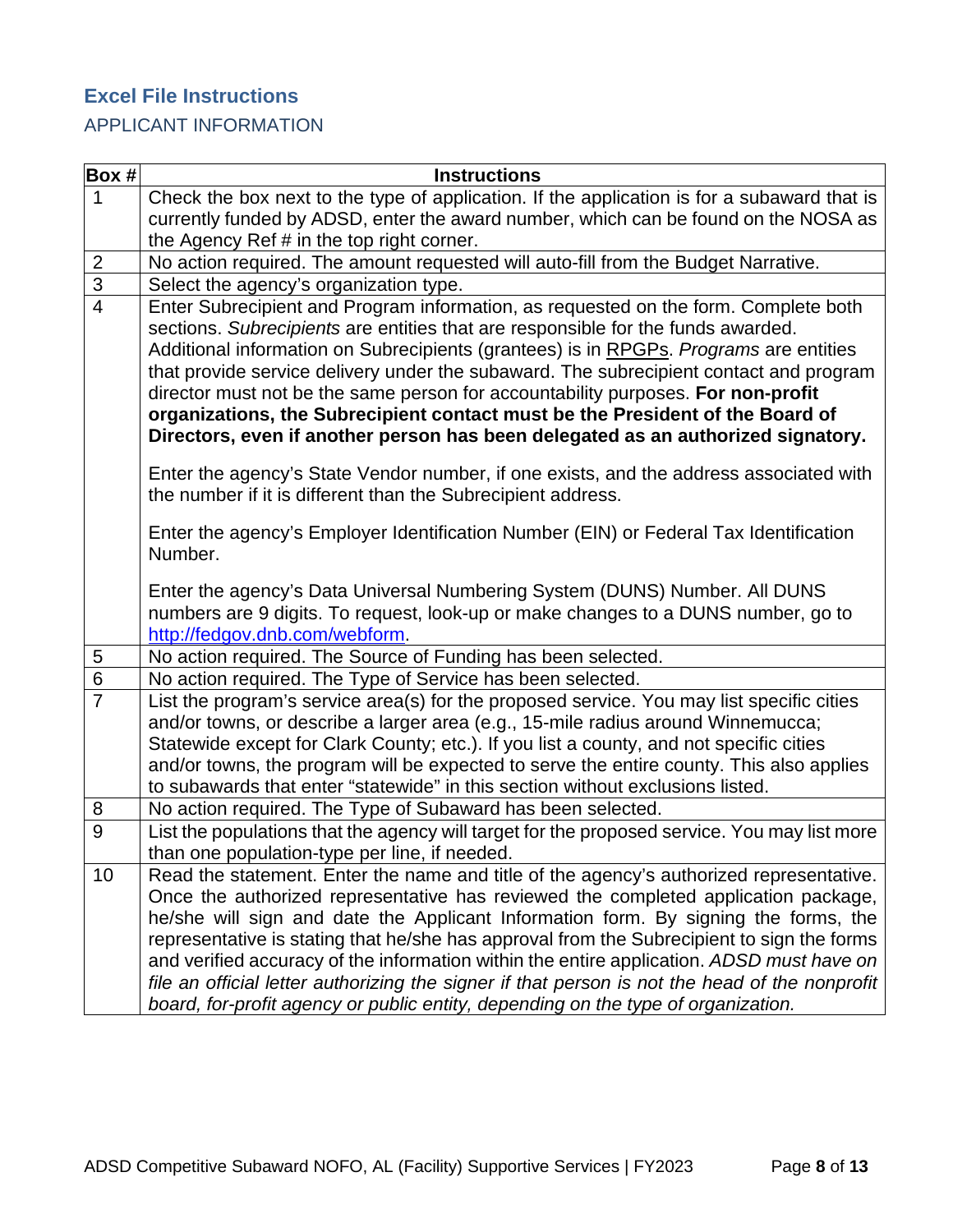## BUDGET NARRATIVE

The applicant name, subaward and service type will auto-fill from information entered on the Applicant Information page.

Describe program expenses requested from ADSD in the budget categories included in the Budget Narrative using the descriptions below as a guide to describe each category of expense. Be sure to provide a detailed response, explain how each expense is related to the proposed project and identify any one-time costs. Provide calculations where requested and follow the examples. Utilize the [RPGPs](http://adsd.nv.gov/uploadedFiles/agingnvgov/content/Programs/Grant/FiscalRequirements.pdf) for rules and regulations on allowable expenses.

**THIS TAB IS NOT PROTECTED**. Do not delete formulas. Ensure text in each row is visible; expand rows as needed (go to numbered rows on the left side of worksheet and drag the bottom line of the row down when you see your cursor change to  $\pm$ , or right click on the row number and choose Row Height to enter a height). Each section has additional rows that you may unhide to utilize. Contact ADSD if you need assistance.

**PERSONNEL**: Line A: List *program* and *administrative* staff (Name, Title, PCN) that will provide **direct** service under the proposed services and the associated costs to be charged to the subaward, using the column headers as guides. Costs associated with administrative staff providing **indirect** services may only be included in this section in fixed-fee proposals; otherwise, the expenses may be included as part of the indirect/administrative expense percentage at the end of the Budget Narrative. Place an asterisk (\*) beside all new positions. If your agency does not have a Position Control Number (PCN) system, one must be developed to identify each position. Line B, for each position listed: List the fringe benefits provided (FICA, Medicare, vacation, state industrial insurance, unemployment insurance, etc.). Briefly describe the position's duties as they relate to the funding and program objective.

**TRAVEL/TRAINING**: Identify in-state and out-of-state travel to be completed during the budget period. The red writing must be replaced with actual trip information, such as the name of a conference, location, etc. Complete the trip expenses and enter justification. If multiple trips are proposed, copy and paste another in-state or out-of-state section into the narrative as stated on the form. Utilize [https://www.gsa.gov](https://www.gsa.gov/) for mileage, per diem and lodging. If lodging exceeds the GSA rate, provide an explanation in the Justification section.

If requesting general in-state mileage for operational purposes, enter the cost in the mileage section *below* "In-State Travel," provide an explanation of the cost calculation and the reason for travel.

**OPERATING**: Include SPECIFIC facility and vehicle costs associated with the proposed program (not the agency as a whole), such as rent, maintenance expenses, insurance (split by type), fuel, as well as utilities such as power, water and communications (phone/internet). Also list tangible and expendable personal property such as office supplies, program supplies, necessary software, postage, etc. Provide a calculation for each line.

ADSD Competitive Subaward NOFO, AL (Facility) Supportive Services | FY2023 Page **9** of **13**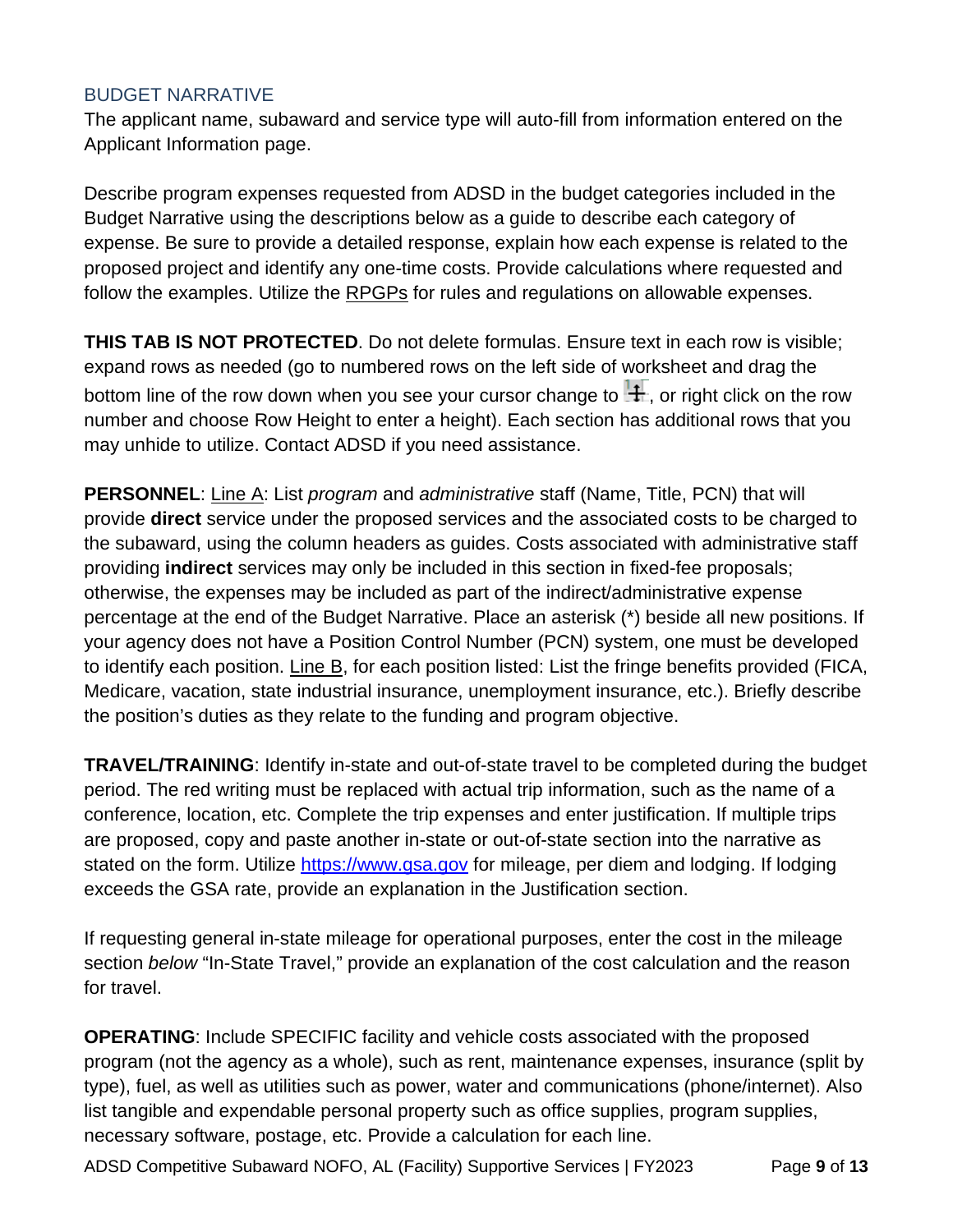**EQUIPMENT**: List equipment to purchase or lease, which cost \$5,000 or more (per item), and justify these expenditures. Also list any computers or computer-related equipment to be purchased regardless of cost. Equipment items that cost less than \$5,000 should be listed under Operating. Justify the need for these items. There is no guarantee that ADSD will have funds available for equipment.

**CONTRACTUAL/CONSULTANT SERVICES**: Explain the need and/or purpose for the contractual and/or consultant service. Identify and justify these costs. Only include costs for which there is a written contract or agreement that can be presented to ADSD, if requested.

**OTHER**: Identify and justify all other expenditures that cannot be identified within another category. These costs may include any relevant expenditure associated with the project. These costs are to be included only if they are associated exclusively with this program. If they are associated with multiple sources of funding, the costs are to be included in Administrative Expenses. Follow the example on the form.

## **ADMINISTRATIVE/INDIRECT EXPENSES or FEDERAL INDIRECT COST RATE (FICR)**:

Administrative/indirect expenses and FICR are to be used to help cover expenses that are not easily assignable to a specific program or unit within an organization. These costs are associated with depreciation and use allowances, facility operation and maintenance, general administrative expenses such as accounting, payroll, legal and data processing, and any personnel not providing direct services to the project. If requested, the expenses are limited to the maximum rate listed, depending on the funding source and existence of an FICR percentage of the direct project costs requested from ADSD. Once a funding source is assigned to an approved subaward, the allowable rate will apply, and a budget revision may be required if excess expenses are included. Administrative/indirect expenses do not apply to equipment or fixed-fee subawards or portions of subawards. Reference the Requirements and Procedures for Grant Programs (RPGPs) GR - 20\*. Modified Direct Costs (rate of 10%) must be based upon expenses as outlined within the RPGPs. FICR amount must be based upon allowed expenses per your organization's current FICR letter. Attach a copy of your FICR letter to the application, as applicable.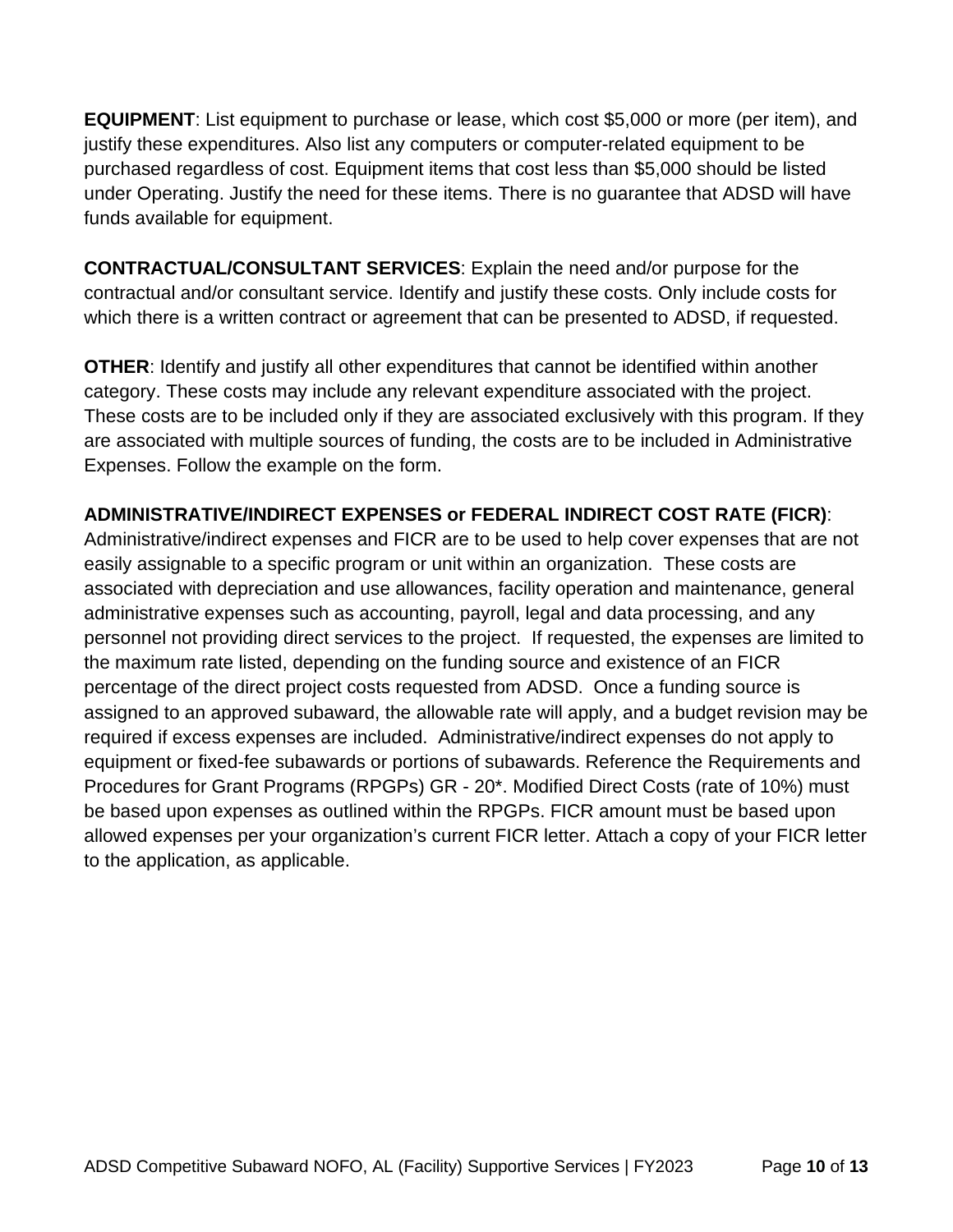### BUDGET SUMMARY

The applicant name, subaward and service type will auto-fill from information entered on the Applicant Information page.

This page offers a summary of the subaward budget, match and other funding. Information entered into the Budget Narrative tab will populate the *ADSD Funds* column. Applicants will input funding information in the orange cells.

**Matching Funds Requirements:** 15% of the ADSD requested amount. The required match will calculate automatically. Break out match into the budget expense categories to show where it will be applied.

In the columns after Match, enter any other funding that will be used to support the proposal. Enter the name of the funding source where indicated, whether the funding is pending or secured, and the amount to be used towards the proposal. Then, break out the funding into the budget expense categories.

Ensure all boxes on row 21 are zero as stated in the row header.

Add comments to box B, if needed.

Identify sources of match in box C and indicate whether it is pending or secured. Match can be cash or in-kind.

• In-kind match is the value of any real property, equipment, goods, or services contributed to a funded program that would have been considered eligible expenses within the program's budget for the funded service.

List potential/estimated amounts and sources of program income, such as client donations, in box D, or type "N/A." If the proposed program has a sliding fee scale or cost-sharing procedure, indicate how the program will manage the process according to the RPGPs. *These items will typically be inapplicable for the types of proposals submitted under this NOFO.*

#### **Program Income**

- 1. Client service donations may not be used as match but may be solicited for all services. Solicitation must be non-coercive. The donation process must be confidential.
- <span id="page-10-0"></span>2. Cost sharing means contributions made to a program based on a sliding-fee scale. The Division's Cost Sharing Policy can be found on pages 73-75 of the RPGPs: [http://adsd.nv.gov/uploadedFiles/agingnvgov/content/Programs/Grant/FiscalRequirements.](http://adsd.nv.gov/uploadedFiles/agingnvgov/content/Programs/Grant/FiscalRequirements.pdf) [pdf.](http://adsd.nv.gov/uploadedFiles/agingnvgov/content/Programs/Grant/FiscalRequirements.pdf)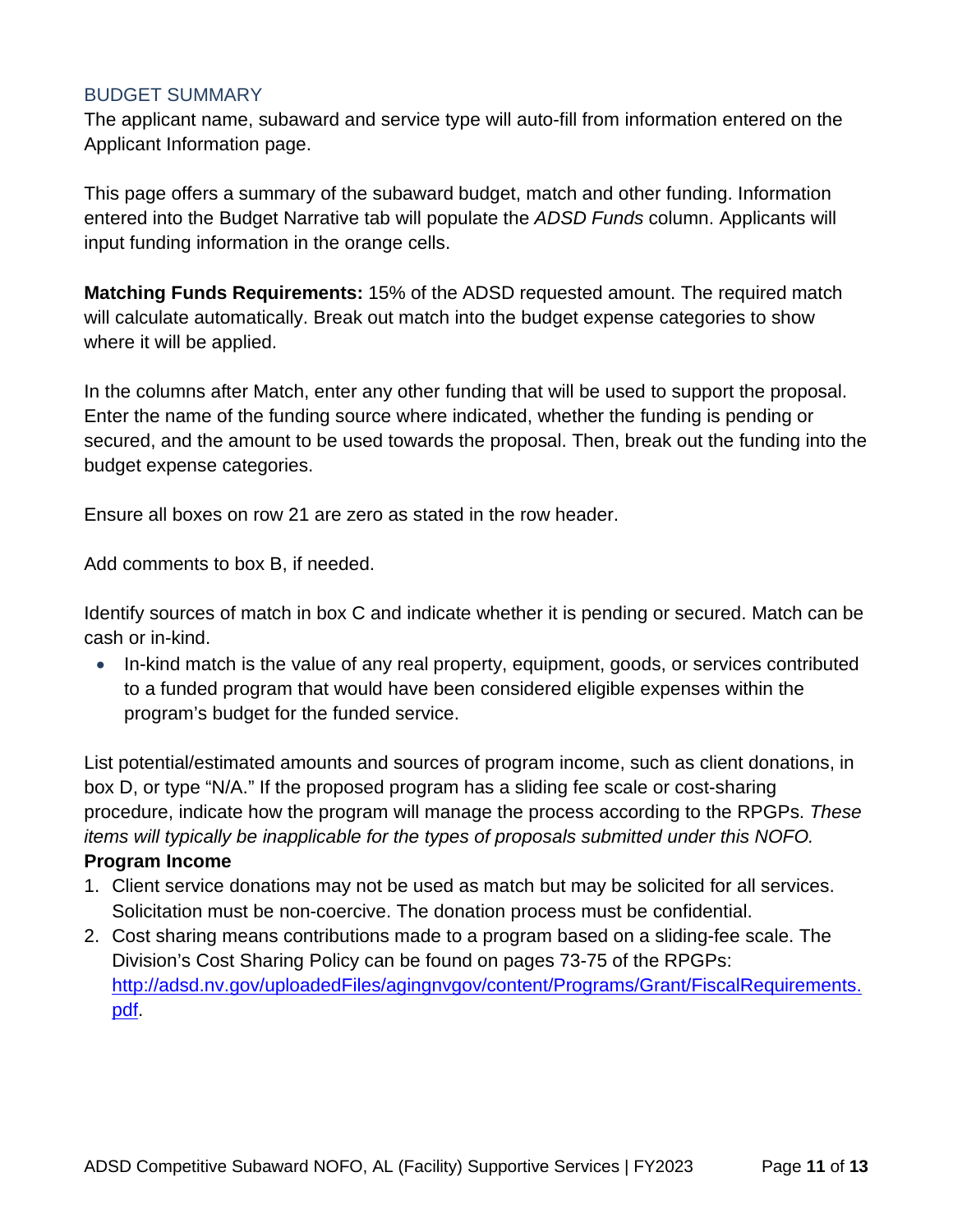## **Word File Instructions**

## PROJECT NARRATIVE

Provide detailed, but concise responses to each section of the Project Narrative using guidance below and throughout this document. Page Limit: 10 pages

#### *A. Proposal*

Describe your overall proposal, clearly and concisely. Explain how your organization plans to carry out proposal. Include a description of specific activities planned, and any anticipated challenges or technical assistance needs.

### *B. Target Population and Service Area*

Describe the service area and population(s) to be served, specifically any underserved populations. Identify any barriers that may prevent timely service delivery. Funding awarded through this NOFO must benefit individuals on ADSD's Home and Community-Based Waiver for the Frail Elderly who are age 65 and older.

#### *C. Organizational Capacity and Partnerships*

Describe the organization's capability to perform the proposed services. Include past experiences or anticipated increased capacity as a result of this funding. Describe the professional staff and their specific responsibilities under this service, as well as the facility and other resources in place to support this service.

Identify key partnerships and describe in detail how they will enhance services under this program. Include partnerships with government entities as well as other community partners.

### *D. Cost-Effectiveness and Sustainability*

Describe resources outside ADSD funding to be used to support this service. Provide an estimate of the number of clients to be served, the levels of service to be provided and associated cost per client.

#### *E. Evaluation*

Describe the methods, techniques, and tools that will be used to measure outcomes and effectiveness of the proposed services.

### ORGANIZATIONAL STANDARDS and APPLICANT QUESTIONNAIRE

Read the form and respond accordingly. On question 3, choose the organizational structure of the agency and identify the governing body or ownership as applicable to the selection. Nonprofit agencies must verify information for their board of directors. Page Limit: 4 pages.